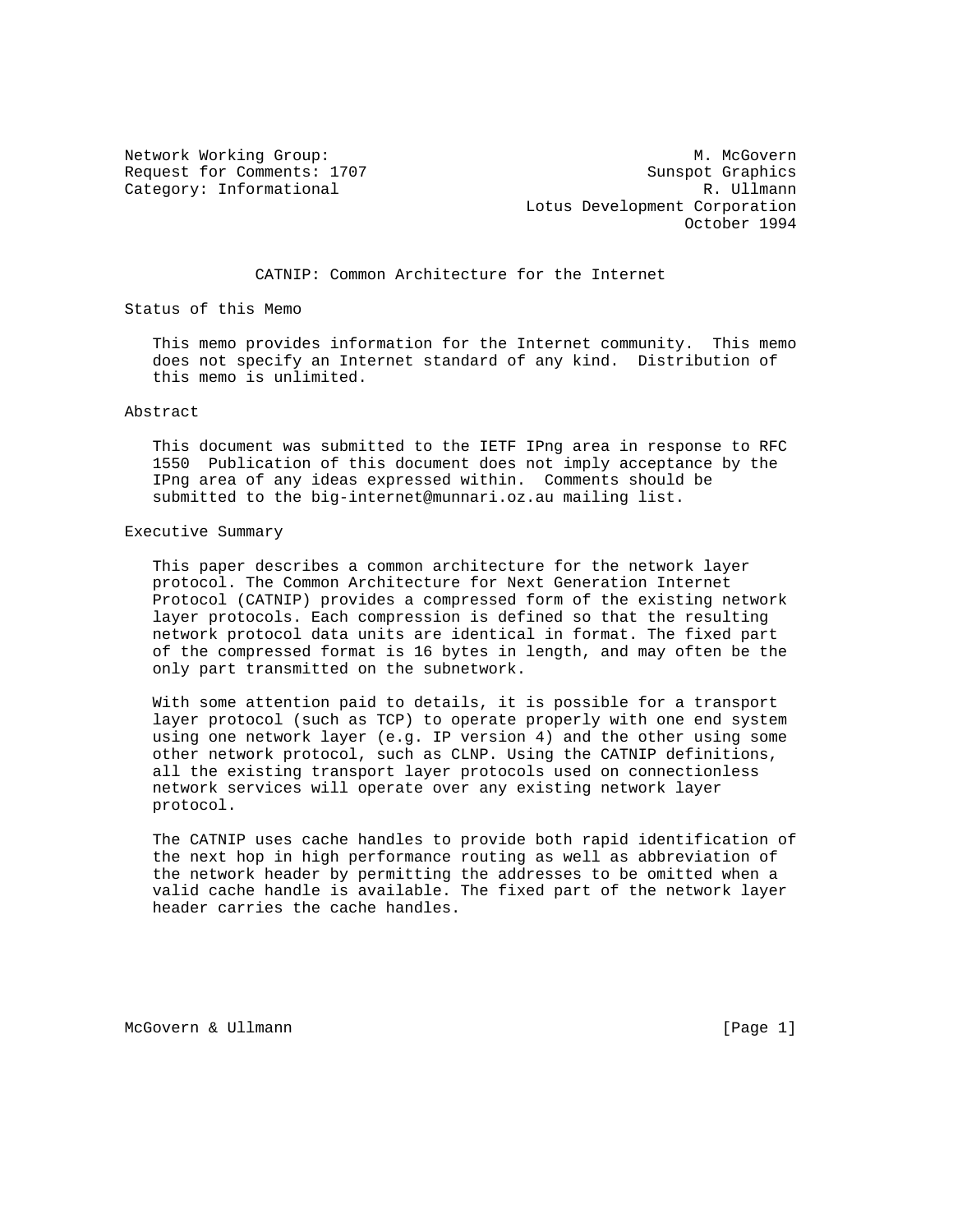The cache handles are either provided by feedback from the downstream router in response to offered traffic, or explicitly provided as part of the establishment of a circuit or flow through the network. When used for flows, the handle is the locally significant flow identifier.

 When used for circuits, the handle is the layer 3 peer-to-peer logical channel identifier, and permits a full implementation of network-layer connection-oriented service if the routers along the path provide sufficient features. At the same time, the packet format of the connectionless service is retained, and hop by hop fully addressed datagrams can be used at the same time. Any intermediate model between the connection oriented and the connectionless service can thus be provided over cooperating routers.

## CATNIP Objectives

 The first objective of the CATNIP is a practical recognition of the existing state of internetworking, and an understanding that any approach must encompass the entire problem. While it is common in the IP Internet to dismiss the ISO with various amusing phrases, it is hardly realistic. As the Internet moves into the realm of providing real commercial infrastructure, for telephone, cable television, and the myriad other mundane uses, compliance with international standards is an imperative.

 The argument that the IETF need not (or should not) follow existing ISO standards will not hold. The ISO is the legal standards organization for the planet. Every other industry develops and follows ISO standards. There is (no longer) anything special about computer software or data networking.

 ISO convergence is both necessary and sufficient to gain international acceptance and deployment of IPng. Non-convergence will effectively preclude deployment.

 The CATNIP integrates CLNP, IP, and IPX. The CATNIP design provides for any of the transport layer protocols in use, for example TP4, CLTP, TCP, UDP, IPX and SPX to run over any of the network layer protocol formats: CLNP, IP (version 4), IPX, and the CATNIP.

Incremental Infrastructure Deployment

 The best use of the CATNIP is to begin to build a common Internet infrastructure. The routers and other components of the common system are able to use a single consistent addressing method, and common terms of reference for other aspects of the system.

McGovern & Ullmann [Page 2]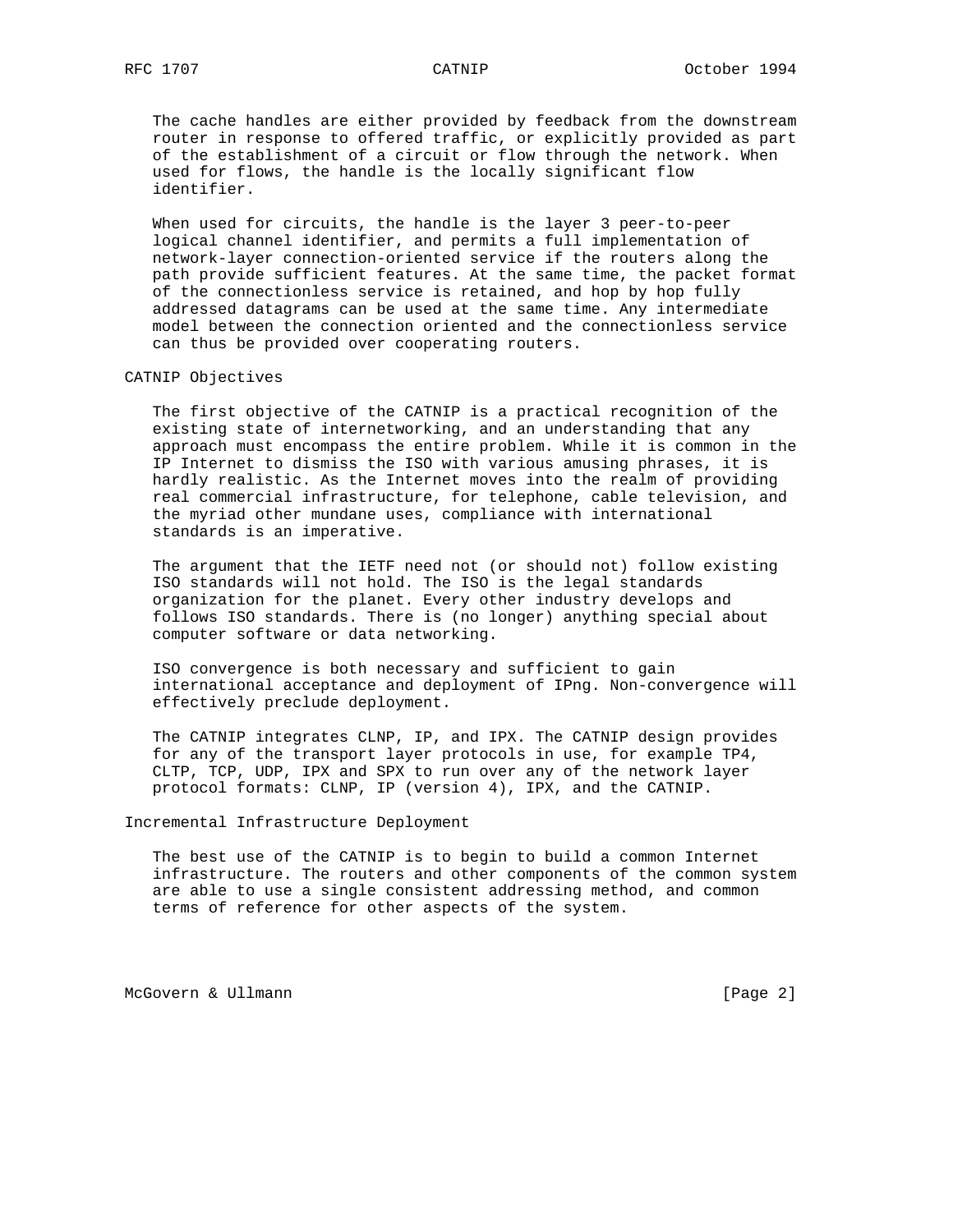The CATNIP is designed to be incrementally deployable in the strong sense: you can plop a CATNIP system down in place of any existing network component and continue to operate normally with no reconfiguration. (Note: not "just a little". None at all. The number of "little changes" suggested by some proposals, and the utterly enormous amount of documentation, training, and administrative effort then required, astounds the present authors.) The vendors do all of the work.

There are also no external requirements; no "border routers", no requirement that administrators apply specific restrictions to their network designs, define special tables, or add things to the DNS. When the end users and administrators fully understand the combined system, they will want to operate differently, but in no case will they be forced. Not even in small ways. Networks and end user organizations operate under sufficient constraints on deployment of systems anyway; they do not need a new network architecture adding to the difficulty.

 Typically deployment will occur as part of normal upgrade revisions of software, and due to the "swamping" of the existing base as the network grows. (When the Internet grows by a factor of 5, at least 80% will then be "new" systems.) The users of the network may then take advantage of the new capabilities. Some of the performance improvements will be automatic, others may require some administrative understanding to get to the best performance level.

 The CATNIP definitions provide stateless translation of network datagrams to and from CATNIP and, by implication, directly between the other network layer protocols. A CATNIP-capable system implementing the full set of definitions can interoperate with any existing protocol. Various subsets of the full capability may be provided by some vendors.

No Address Translation

 Note that there is no "address translation" in the CATNIP specification. (While it may seem odd to state a negative objective, this is worth saying as people seem to assume the opposite.) There are no "mapping tables", no magic ways of digging translations out of the DNS or X.500, no routers looking up translations or asking other systems for them.

 Addresses are modified with a simple algorithmic mapping, a mapping that is no more than using specific prefixes for IP and IPX addresses. Not a large set of prefixes; one prefix. The entire existing IP version 4 network is mapped with one prefix and the IPX global network with one other prefix. (The IP mapping does provide

McGovern & Ullmann (Page 3)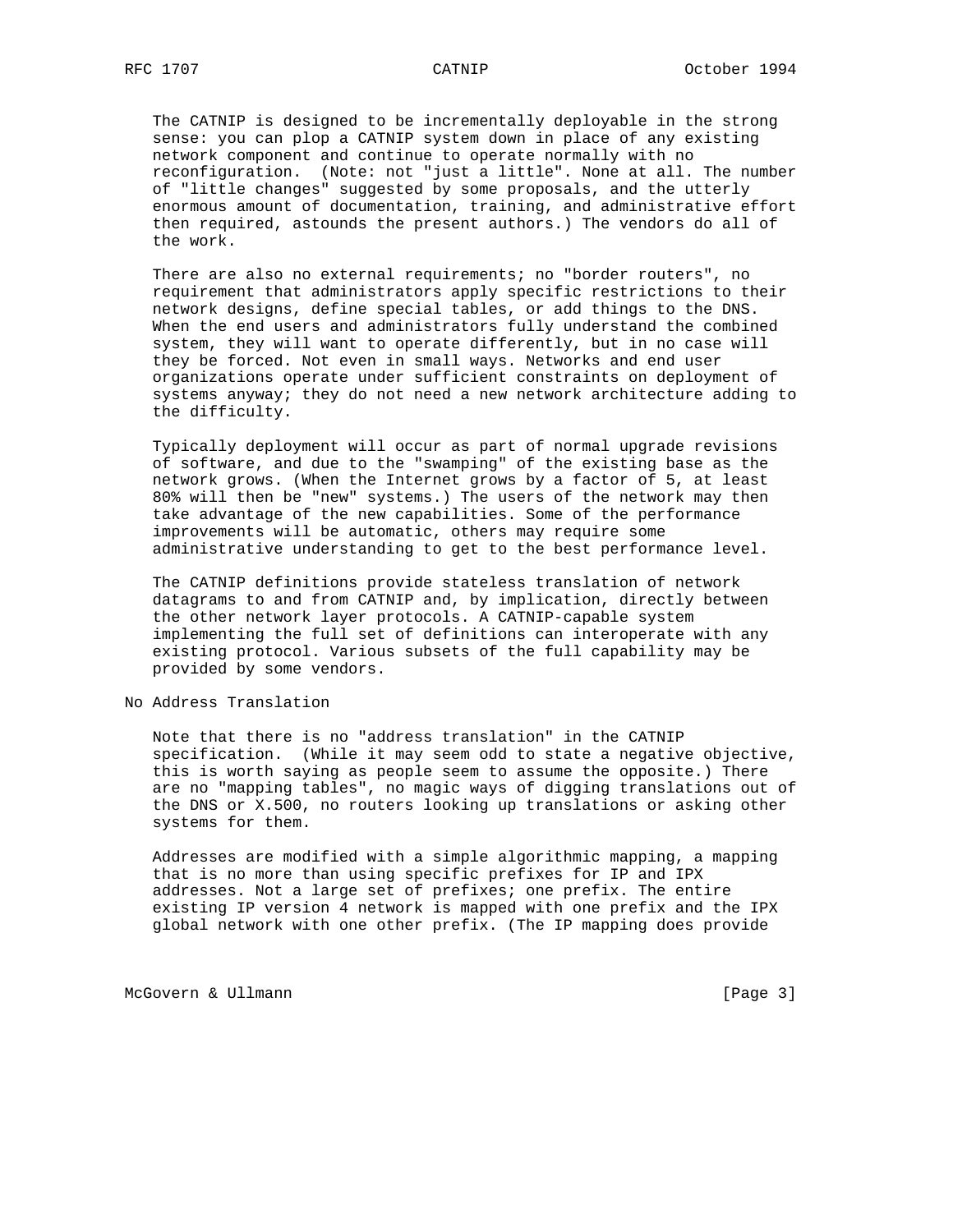for future assignment of other IANA/IPv4 domains that are disjoint from the existing one.)

 This means that there is no immediate effect on addresses embedded in higher level protocols.

 Higher level protocols not using the full form (those native to IP and IPX) will eventually be extended to use the full addressing to extend their usability over all of the network layers.

No Legacy Systems

 The CATNIP leaves no systems behind: with no reconfiguration, any system presently capable of IP, CLNP, or IPX retains at least the connectivity it has now. With some administrative changes (such as assigning IPX domain addresses to some CLNP hosts for example) on other systems, unmodified systems may gain significant connectivity. IPX systems with registered network numbers may gain the most.

## Limited Scope

 The CATNIP defines a common network layer packet format and basic architecture. It intentionally does not specify ES-IS methods, routing, naming systems, autoconfiguration and other subjects not part of the core Internet wide architecture. The related problems and their (many) solutions are not within the scope of the specification of the basic common network layer.

Existing Addresses and Network Numbers

 The Internet's version 4 numbering system has proven to be very flexible, (mostly) expandable, and simple. In short: it works. However, there are two problems. Neither was considered serious when the CATNIP was first developed in 1988 and 1989, but both are now of major concern:

- o The division into network, and then subnet, is insufficient. Almost all sites need a network assignment large enough to subnet. At the top of the hierarchy, there is a need to assign administrative domains.
- o As bit-packing is done to accomplish the desired network structure, the 32-bit limit causes more and more aggravation.

 Another major addressing system used in open internetworking is the OSI method of specifying Network Service Access Points (NSAPs). The NSAP consists of an authority and format identifier, a number

McGovern & Ullmann [Page 4]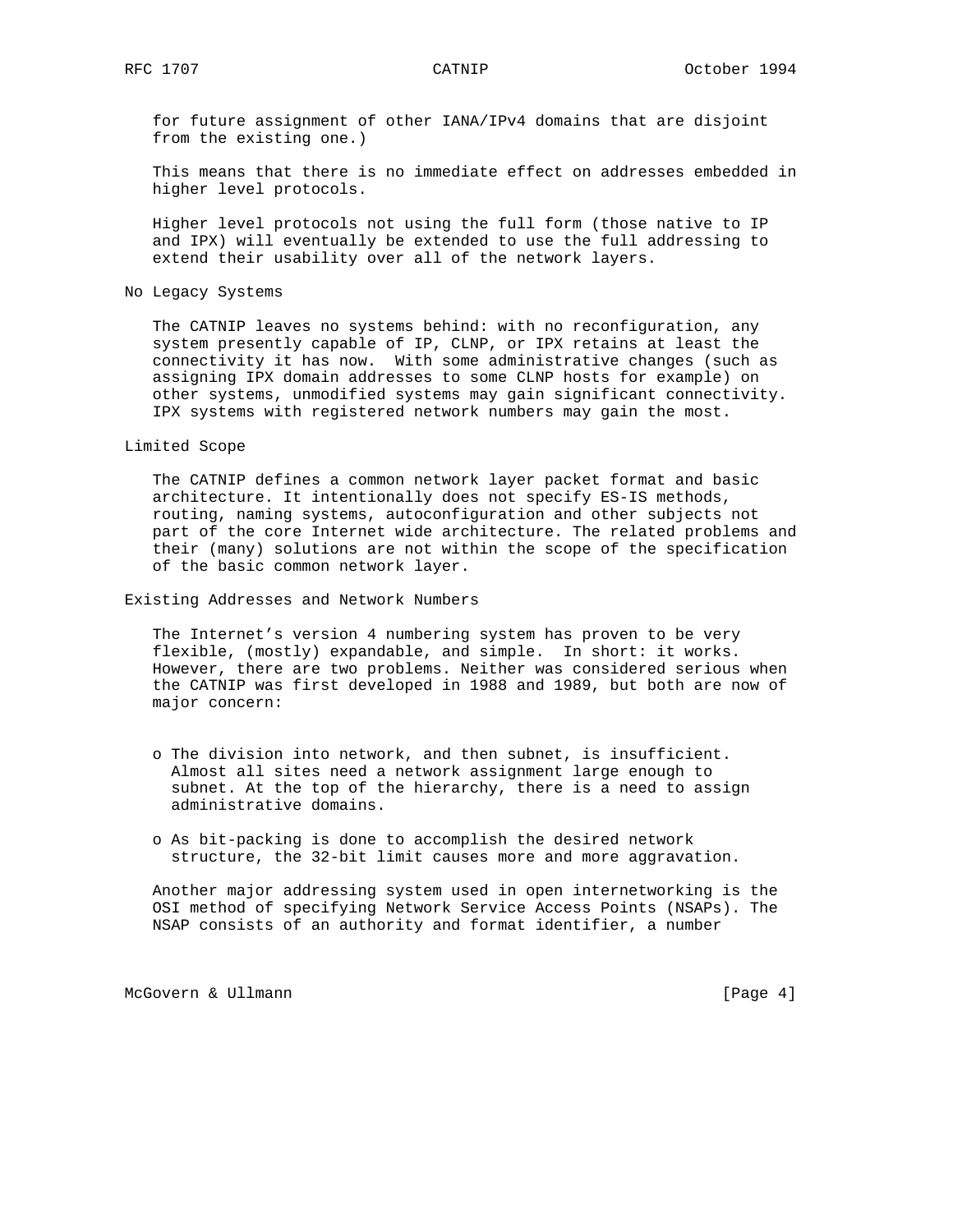assigned to that authority, an address assigned by that authority, and a selector identifying the next layer (transport layer) protocol. This is actually a general multi-level hierarchy, often obscured by the details of specific profiles. (For example, CLNP doesn't specify 20 octet NSAPs, it allows any length. But various GOSIPs profile the NSAP as 20 octets, and IS-IS makes specific assumptions about the last 1-8 octets. And so on.)

 The NSAP does not directly correspond to an IP address, as the selector in IP is separate from the address. The concept that does correspond is the NSAP less the selector, called the Network Entity Title or NET. (An unfortunate acronym, but one we will use to avoid repeating the full term.) The usual definition of NET is an NSAP with the selector set to 0; the NET used here omits the 0 selector.

 There is also a network numbering system used by IPX, a product of Novell, Inc. (referred to from here on as Novell) and other vendors making compatible software. While IPX is not yet well connected into a global network, it has a larger installed base than either of the other network layers.

Network Layer Address

The network layer address looks like:

| lenatl | h   AFI | $\vert$ IDI $\vert$ DSP |  |
|--------|---------|-------------------------|--|
|        |         |                         |  |

 The fields are named in the usual OSI terminology although that leads to an oversupply of acronyms. Here are more detailed descriptions of each field:

- length: the number of bytes (octets) in the remainder of the address.
- AFI: the Authority and Format Identifier. A single byte value, from a set of well-known values registered by ISO, that determines the semantics of the IDI field
- IDI: the Initial Domain Identifier, a number assigned by the authority named by the AFI, formatted according to the semantics implied by the AFI, that determines the authority for the remainder of the address.
- DSP: Domain Specific Part, an address assigned by the authority identified by the value of the IDI.

McGovern & Ullmann (Page 5)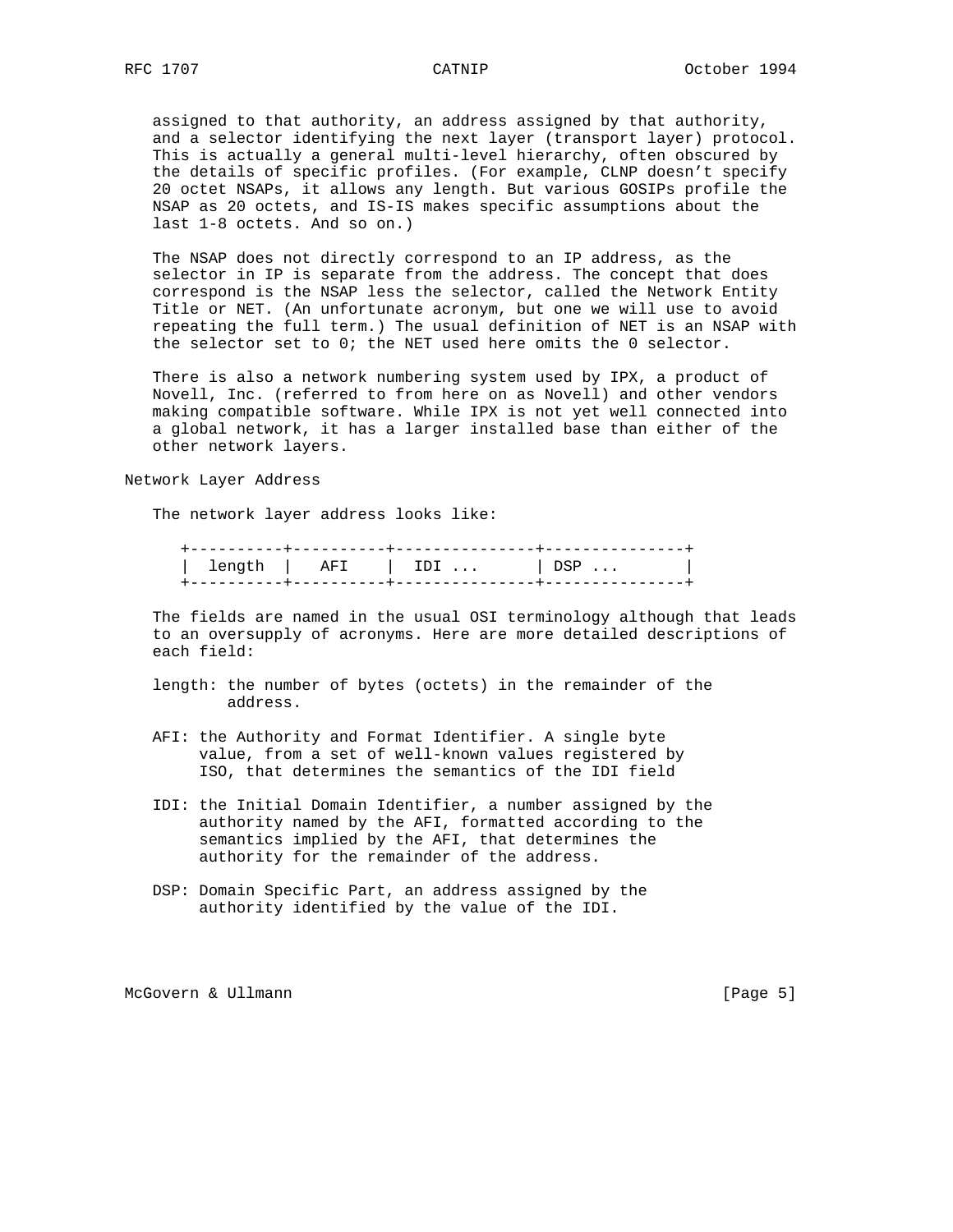Note that there are several levels of authority. ISO, for example, identifies (with the AFI) a set of numbering authorities (like X.121, the numbering plan for the PSPDN, or E.164, the numbering plan for the telephone system). Each authority numbers a set of organizations or individuals or other entities. (For example, E.164 assigns 16172477959 to me as a telephone subscriber.)

The entity then is the authority for the remainder of the address. I can do what I please with the addresses starting with (AFI=E.164) (IDI=16172477959). Note that this is a delegation of authority, and not an embedding of a data-link address (the telephone number) in a network layer address. The actual routing of the network layer address has nothing to do with the authority numbering.

 The domain-specific part is variable length, and can be allocated in whatever way the authority identified by the AFI+IDI desires.

Network Layer Datagram

 The common architecture format for network layer datagrams is described below. The design is a balance between use on high performance networks and routers, and a desire to minimize the number of bits in the fixed header. Using the current state of processor technology as a reference, the fixed header is all loaded into CPU registers on the first memory cycle, and it all fits within the operation bandwidth. The header leaves the remaining data aligned on the header size (128 bits); with 64 bit addresses present and no options it leaves the transport header 256 bit aligned.

 On very slow and low performance networks, the fixed header is still fairly small, and could be further compressed by methods similar to those used with IP version 4 on links that consider every bit precious. In between, it fits nicely into ATM cells and radio packets, leaving sufficient space for the transport header and application data.

McGovern & Ullmann [Page 6]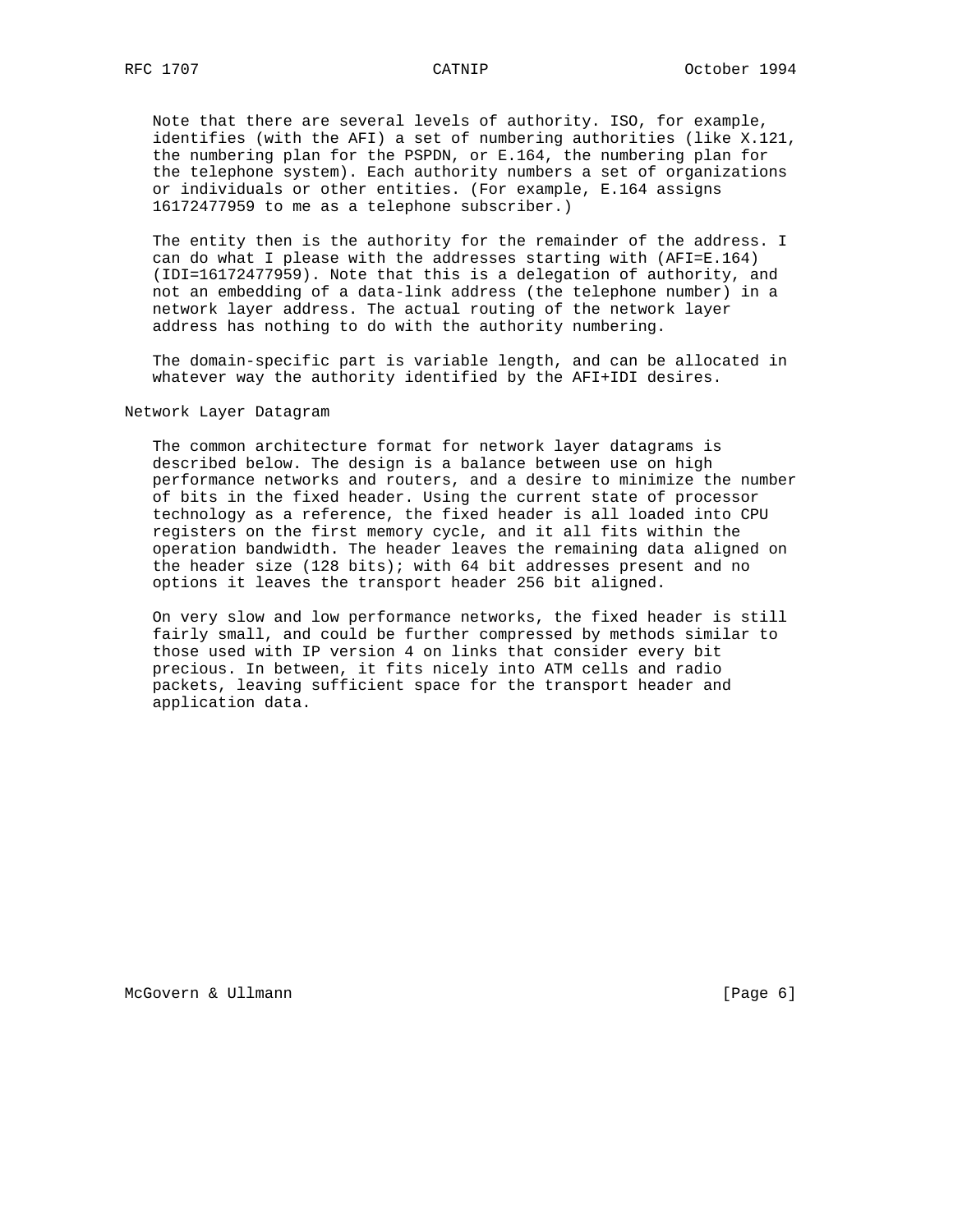|                    |                          | NLPID (70)   Header Size  D S R M E  MBZ   Time to Live |
|--------------------|--------------------------|---------------------------------------------------------|
|                    | Forward Cache Identifier |                                                         |
|                    | Datagram Length          |                                                         |
| Transport Protocol |                          | Checksum                                                |
|                    | Destination Address      |                                                         |
|                    | Source Address           |                                                         |
|                    | Options                  |                                                         |
|                    |                          |                                                         |

- NLPID: The first byte (the network layer protocol identifier in OSI) is an 8 bit constant 70 (hex). This corresponds to Internet Version 7.
- Header Length: The header length is a 8-bit count of the number of 32-bit words in the header. This allows the header to be up to 1020 bytes in length.
- Flags: This byte is a small set of flags determining the datagram header format and the processing semantics. The last three bits are reserved, and must be set to zero. (Note that the corresponding bits in CLNP version 1 are 001, since this byte is the version field. This may be useful.)
- Destination Address Omitted: When the destination address omitted (DAO) flag is zero, the destination address is present as shown in the datagram format diagram. When a datagram is sent with an FCI that identifies the destination and the DAO flag is set, the address does not appear in the datagram.
- Source Address Omitted: The source address omitted (SAO) flag is zero when the source address is present in the datagram. When datagram is sent with an FCI that identifies the source and the SAO flag is set, the source address is omitted from the datagram.
- Report Fragmentation Done: When this bit (RFD) is set, an intermediate router that fragments the datagram (because it is larger than the next subnetwork MTU) should report the event with an ICMP Datagram Too Big message. (Unlike IP version 4, which uses DF for MTU discovery, the RFD flag allows the fragmented datagram

McGovern & Ullmann [Page 7]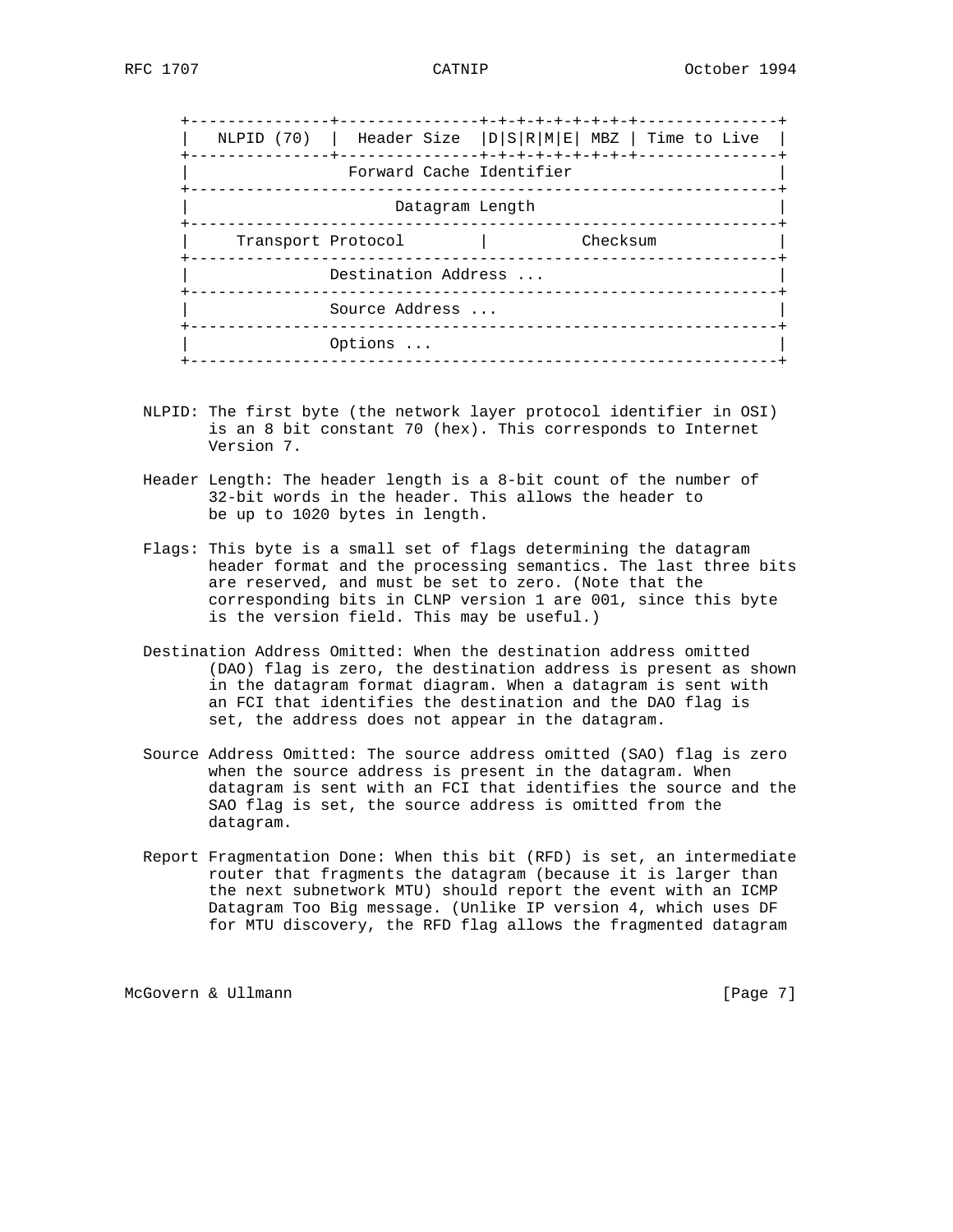to be delivered.)

 Mandatory Router Option: The mandatory router option (MRO) flag indicates that routers forwarding the datagram must look at the network header options. If not set, an intermediate router should not look at the header options. (But it may anyway; this is a necessary consequence of transparent network layer translation, which may occur anywhere.)

> The destination host, or an intermediate router doing translation, must look at the header options regardless of the setting of the MRO flag.

 A router doing fragmentation will normally only use the F flag in options to determine whether options should be copied within the fragmentation code path. (It might also recognize and elide null options.) If the MRO flag is not set, the router may not act on an option even though it copies it properly during fragmentation.

 If there are no options present, MRO should always be zero, so that routers can follow the no-option profile path in their implementation. (Remember that the presence of options cannot be divided from the header length, since the addresses are variable length.)

 Error Report Suppression: The ERS flag is set to suppress the sending of error reports by any system (whether host or router) receiving or forwarding the datagram. The system may log the error, increment network management counters, and take any similar action, but ICMP error messages or CNLP error reports must not be sent.

 The ERS flag is normally set on ICMP messages and other network layer error reports. It does not suppress the normal response to ICMP queries or similar network layer queries (CNLP echo request).

 If both the RFD and ERS flags are set, the fragmentation report is sent. (This definition allows a larger range of possibilities than simply over-riding the RFD flag would; a sender not desiring this behavior can see to it that RFD is clear.)

 Time To Live: The time to live is a 8-bit count, nominally in seconds. Each hop is required to decrement TTL by at least one. A hop that holds a datagram for an unusual amount of time (more than 2 seconds, a typical example being a wait for a subnetwork

McGovern & Ullmann [Page 8]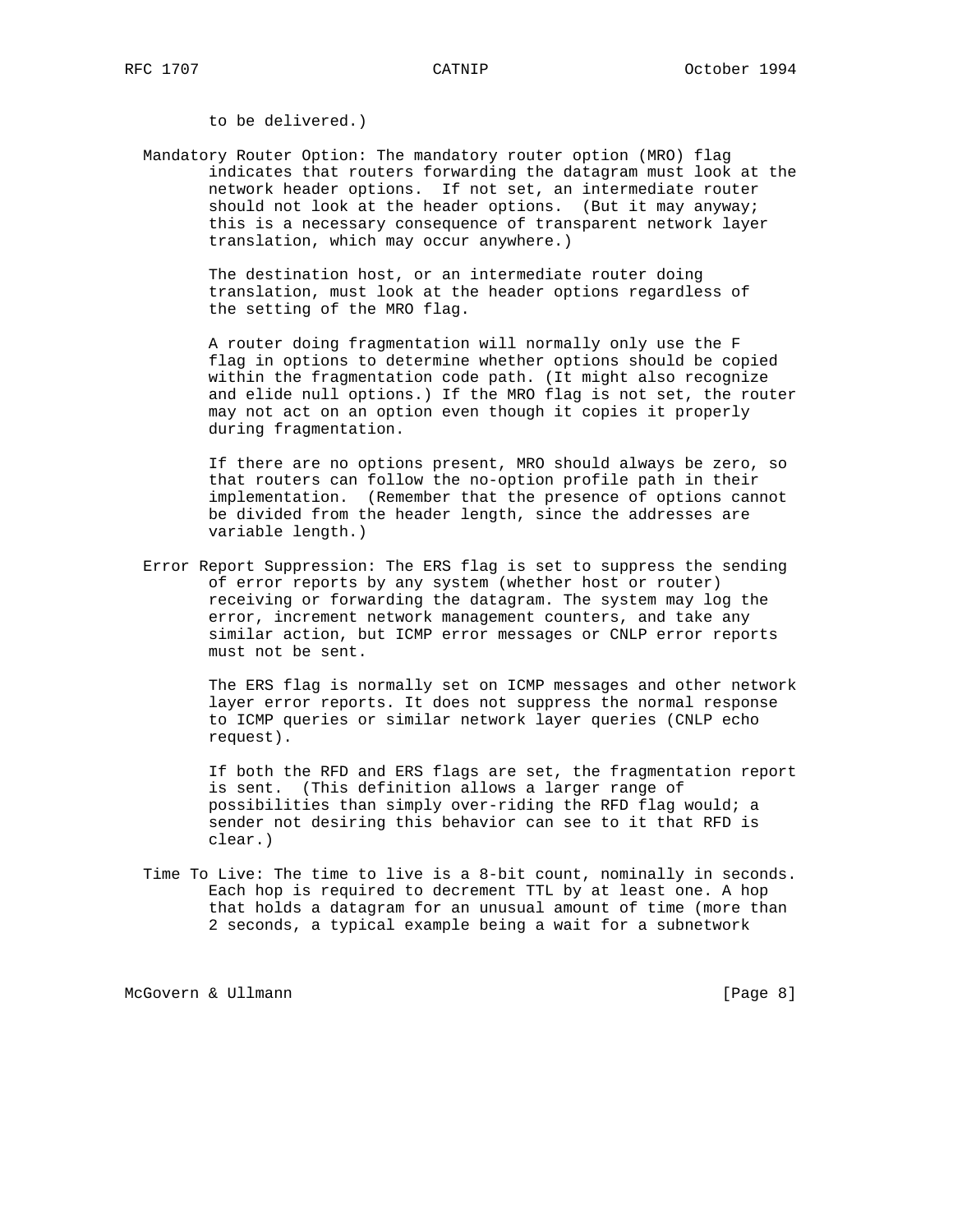connection establishment) should subtract the entire waiting time in seconds (rounded upward) from the TTL.

- Forward Cache Identifier: Each datagram carries a 32 bit field, called "forward cache identifier", that is updated (if the information is available) at each hop. This field's value is derived from ICMP messages sent back by the next hop router, a routing protocol (e.g., RAP), or some other method. The FCI is used to expedite routing decisions by preserving knowledge where possible between consecutive routers. It can also be used to make datagrams stay within reserved flows, circuits, and mobile host tunnels. If an FCI is not available, this field must be zero, the SAO and DAO flags must be clear, and both destination and source addresses must appear in the datagram.
	- Datagram Length: The 32-bit length of the entire datagram in octets. A datagram can therefore be up to 4294967295 bytes in overall length. Particular networks normally impose lower limits.
	- Transport Protocol: The transport layer protocol. For example, TCP is 6.
	- Checksum: The checksum is a 16-bit checksum of the entire header, using the familiar algorithm used in IP version 4.
	- Destination: The destination address, a count byte followed by the destination NSAP with the zero selector omitted. This field is present only if the DAO flag is zero. If the count field is not 3 modulo 4 (the destination is not an integral multiple of 32-bit words) zero bytes are added to pad to the next multiple of 32 bits. These pad bytes are not required to be ignored: routers may rely on them being zero.
	- Source: The source address, in the same format as the destination. Present only if the SAO flag is zero. The source is padded in the same way as destination to arrive at a 32-bit boundary.
	- Options: Options may follow. They are variable length, and always 32-bit aligned. If the MRO flag in the header is not set, routers will usually not look at or take action on any option, regardless of the setting of the class field.

# Multicasting

 The multicast-enable option permits multicast forwarding of the CATNIP datagram on subnetworks that directly support media layer multicasting. This is a vanishing species, even in 10 Mbps Ethernet, given the increasing prevalence of switching hubs. It also (perhaps

McGovern & Ullmann [Page 9]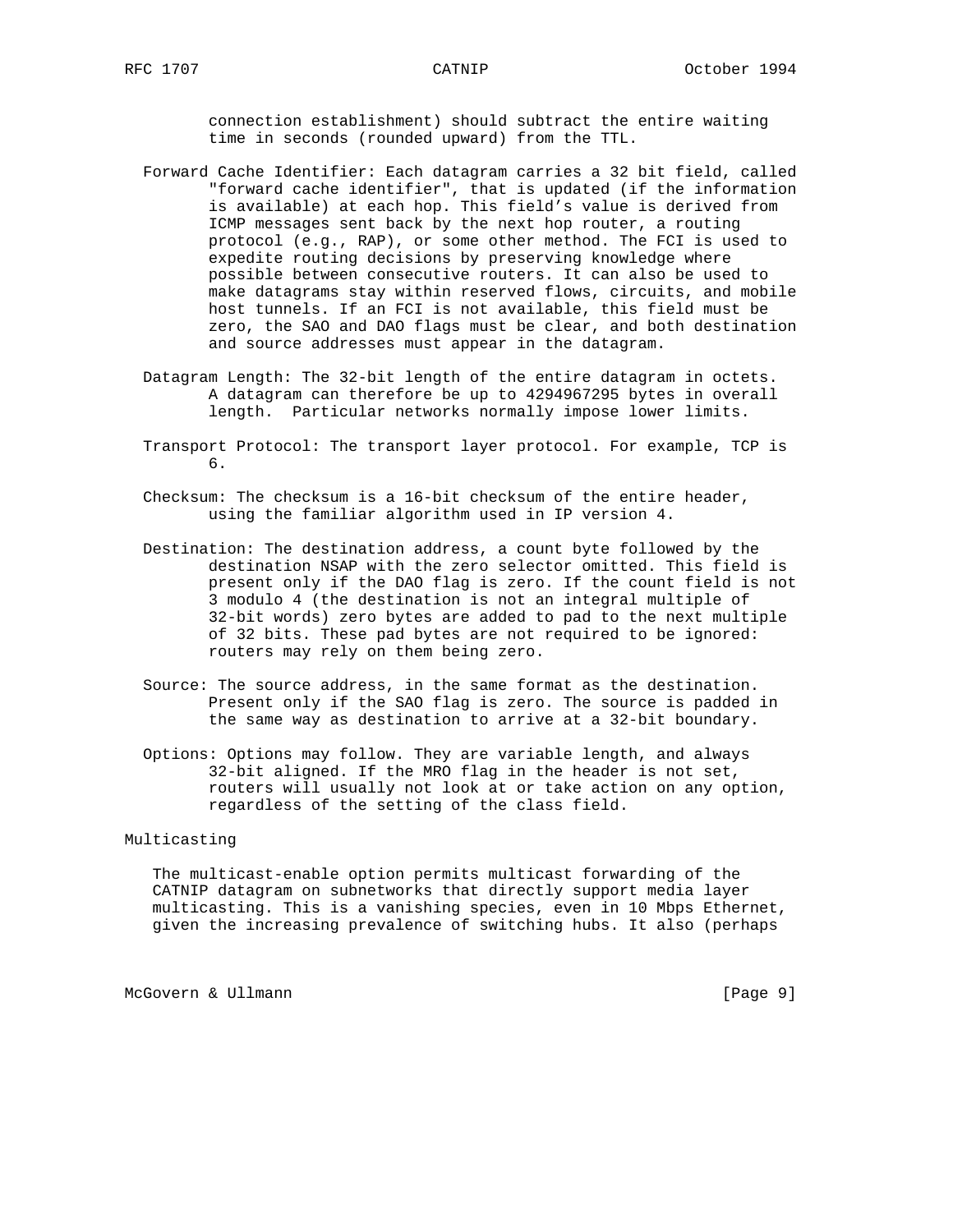more usefully) permits a router to forward the datagram on multiple paths when a multicast routing algorithm has established such paths. There is no option data.

 Note that there is no special address space for multicasting in the CATNIP. Multicast destination addresses can be allocated anywhere by any administration or authority. This supports a number of differing models of addressing. It does require that the transport layer protocol know that the destination is multicast; this is desirable in any case. (For example, the transport will probably want to set the ERS flag.)

 On an IEEE 802.x (ISO 8802.x) type media, the last 23 bits of the address (not including the 0 selector) are used in combination with the multicast group address assigned to the Internet to form the media address when forwarding a datagram with the multicast enable option from a router to an attached network provided that the datagram was not received on that network with either multicast or broadcast media addressing. A host may send a multicast datagram either to the media multicast address (the IP catenet model,) or media unicast to a router which is expected to repeat it to the multicast address within the entire level I area or to repeat copies to the appropriate end systems within the area on non-broadcast media (the more general CLNP model.)

Network Layer Translation

 The objective of translation is to be able to upgrade systems, both hosts and routers, in whatever order desired by their owners. Organizations must be able to upgrade any given system without reconfiguration or modification of any other, and existing hosts must be able to interoperate essentially forever. (Non-CATNIP routers will probably be effectively eliminated at some point, except where they exist in their own remote or isolated corners.)

 Each CATNIP system, whether host or router, must be able to recognize adjacent systems in the topology that are (only) IP version 4, CLNP, or IPX and call the appropriate translation routine just before sending the datagram.

OSI CNLP

 The translation between CLNP and the CATNIP compressed form of the datagrams is the simplest case for CATNIP, since the addresses are the same and need not be extended. The resulting CATNIP datagrams may omit the source and destination addresses as explained previously, and may be mixed with uncompressed datagrams on the same subnetwork link. Alternatively, a subnetwork may operate entirely in the CATNIP,

McGovern & Ullmann [Page 10]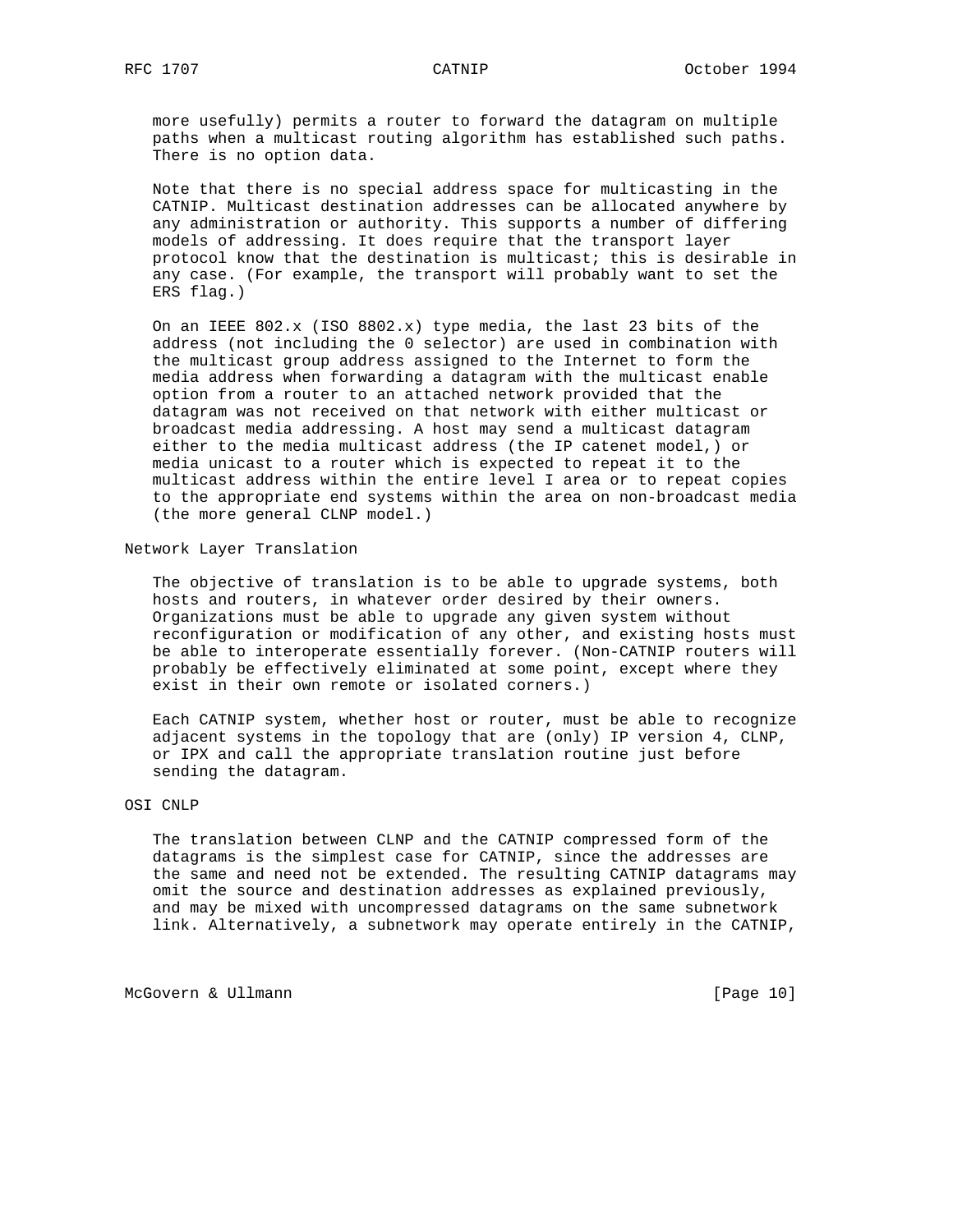converting all transit traffic to CATNIP datagrams, even if FCIs that would make the compression effective are not available.

 Similarly, all network datagram formats with CATNIP mappings may be compressed into the common form, providing a uniform transit network service, with common routing protocols (such as IS-IS).

Internet Protocol

 All existing version 4 numbers are defined as belonging to the Internet by using a new AFI, to be assigned to IANA by the ISO. This document uses 192 at present for clarity in examples; it is to be replaced with the assigned AFI. The AFI specifies that the IDI is two bytes long, containing an administrative domain number.

 The AD (Administrative Domain), identifies an administration which may be an international authority (such as the existing InterNIC), a national administration, or a large multi-organization (e.g., a government). The idea is that there should not be more than a few hundred of these at first, and eventually thousands or tens of thousands at most.

 AD numbers are assigned by IANA. Initially, the only assignment is the number 0.0, assigned to the InterNIC, encompassing the entire existing version 4 Internet.

The mapping from/to version 4 IP addresses:

|         | length   AFI   IDI | $\Box$ DSP $\ldots$           |
|---------|--------------------|-------------------------------|
| 7   192 |                    | AD number   version 4 address |

 While the address (DSP) is initially always the 4 byte, version 4 address, it can be extended to arbitrary levels of subnetting within the existing Internet numbering plan. Hosts with DSPs longer than 4 bytes will not be able to interoperate with version 4 hosts.

# Novell IPX

 The Internetwork Packet Exchange protocol, developed by Novell based on the XNS protocol (Xerox Network System) has many of the same capabilities as the Internet and OSI protocols. At first look, it appears to confuse the network and transport layers, as IPX includes both the network layer service and the user datagram service of the transport layer, while SPX (sequenced packet exchange) includes the IPX network layer and provides service similar to TCP or TP4. This

McGovern & Ullmann [Page 11]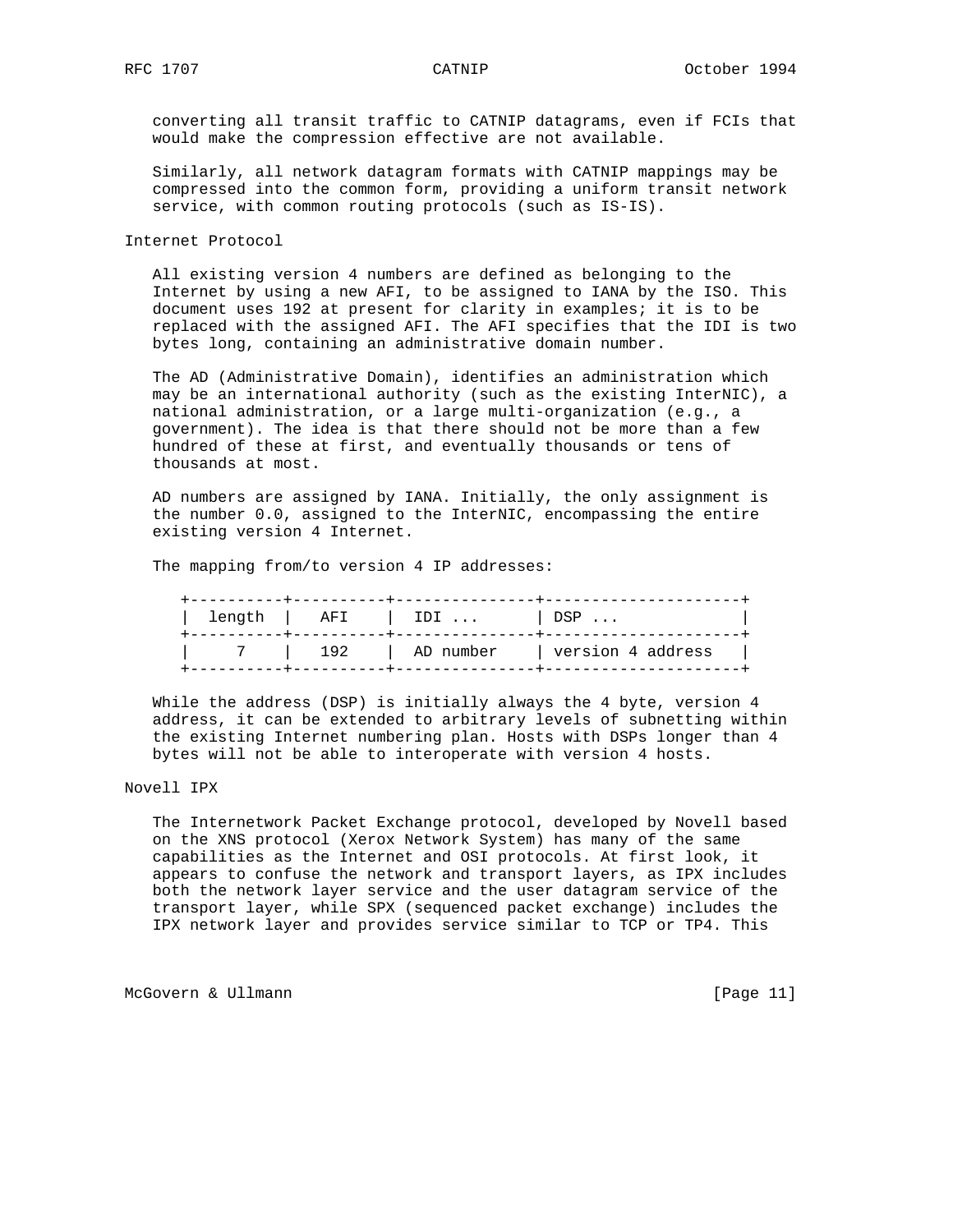turns out to be mostly a matter of the naming and ordering of fields in the packets, rather than any architectural difference.

 IPX uses a 32-bit LAN network number, implicitly concatenated with the 48-bit MAC layer address to form an Internet address. Initially, the network numbers were not assigned by any central authority, and thus were not useful for inter-organizational traffic without substantial prior arrangement. There is now an authority established by Novell to assign unique 32-bit numbers and blocks of numbers to organizations that desire inter-organization networking with the IPX protocol.

 The Novell/IPX numbering plan uses an ICD, to be assigned, to designate an address as an IPX address. This means Novell uses the authority (AFI=47)(ICD=Novell) and delegates assignments of the following 32 bits.

An IPX address in the common form looks like:

|    | length   AFI | IDI                             | DSP                 |
|----|--------------|---------------------------------|---------------------|
| 13 |              | $ 47 \text{ (hex)} $ Novell ICD | network+MAC address |

 This will always be followed by two bytes of zero padding when it appears in a common network layer datagram. Note that the socket numbers included in the native form IPX address are part of the transport layer.

# SIPP

 It may seem a little odd to describe the interaction with SIPP-16 (version 6 of IP) which is another proposed candidate for the next generation of network layer protocols. However, if SIPP-16 is deployed, whether or not as the protocol of choice for replacement of IP version 4, there will then be four network protocols to accommodate. It is prudent to investigate how SIPP-16 could then be integrated into the common addressing plan and datagram format.

 SIPP-16 defines 128 bit addresses, which are included in the NSAP addressing plan under the Internet AFI as AD number 0.1. It is not clear at this time what administration will hold the authority for the SIPP-16 numbering plan. This produces a 20 byte NSAPA, with the system ID field positioned exactly as expected by (e.g.) IS-IS.

McGovern & Ullmann [Page 12]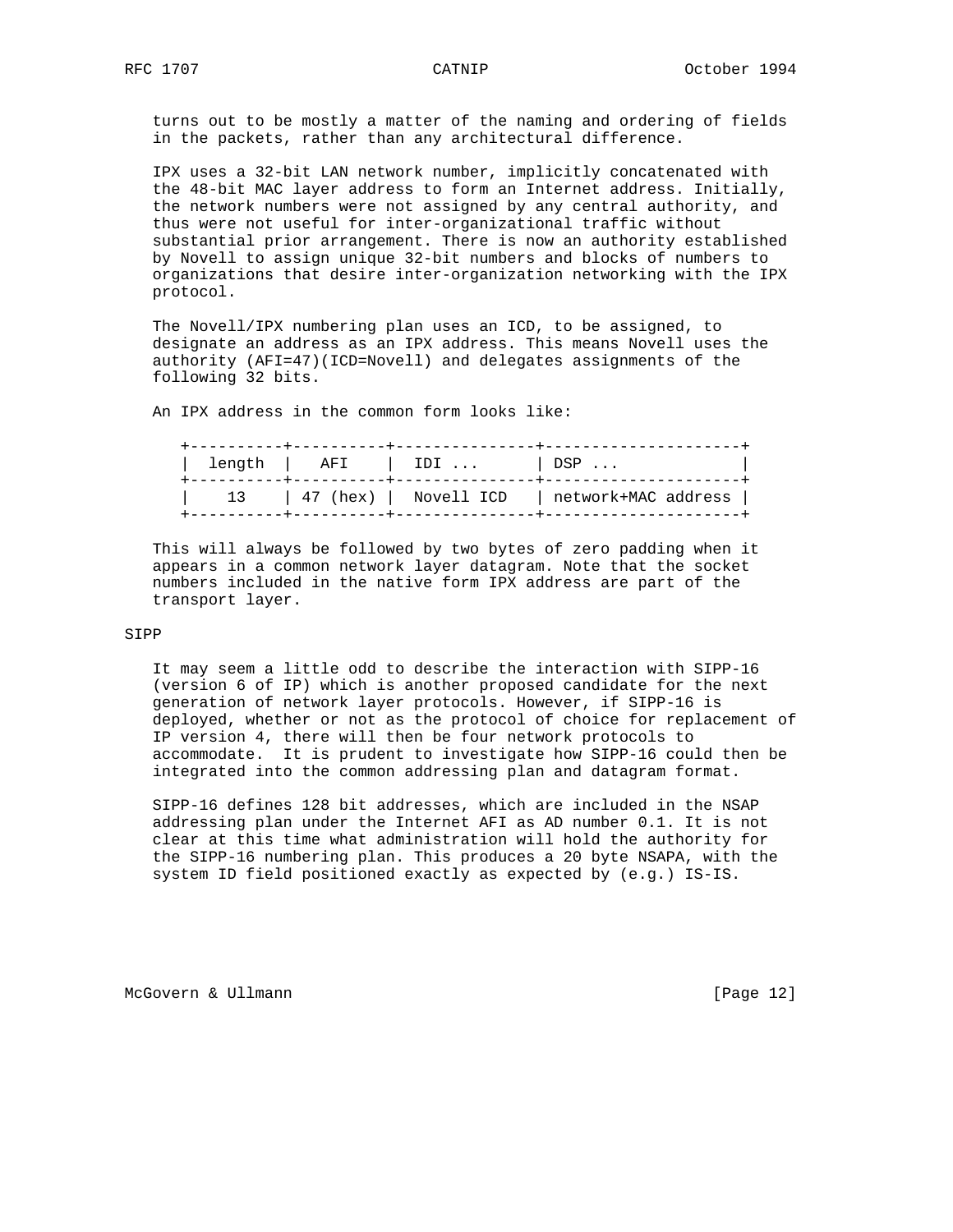|    | length   AFI | IDI      | $\vert$ DSP $\ldots$ |
|----|--------------|----------|----------------------|
| 19 | 192          | AD (0.1) | SIPP-16 address      |

 The SIPP-16 addressing method (the definition of the 128 bits) will not be described here.

 The SIPP proposal also includes an encapsulated-tunnel proposal called IPAE, to address some of the issues that are designed into CATNIP. The CATNIP direct translation does not use the SIPP-IPAE packet formats. IPAE also specifies a "mapping table" for prefixes. This table is kept up-to-date by periodic FTP transfers from a "central site." The CATNIP definitions leave the problem of prefix selection when converting into SIPP firmly within the scope of the SIPP-IPAE proposal, and possible methods are not described here.

 In translating from SIPP (IPv6) to CATNIP (IPv7), the only unusual aspect is that SIPP defines some things that are normally considered options to be "payloads" overloaded onto the transport protocol numbering space. Fortunately, the only one that need be considered is fragmentation; a fragmented SIPP datagram may need to be reassembled prior to conversion. Other "payloads" such as routing are ignored (translated verbatim) and will normally simply fail to achieve the desired effect.

 Translation to SIPP is simple, except for the difficult problem of inventing the "prefix" if an implementation wants to support translating Internet AD 0.0 numbers into the SIPP addressing domain.

Internet DNS

 CATNIP addresses are represented in the DNS with the NSAP RR. The data in the resource record is the NSAP, including the zero selector at the end. The zone file syntax for the data is a string of hexadecimal digits, with a period "." inserted between any two octets where desired for readability. For example:

 The inverse (PTR) zone is .NSAP.INT, with the CATNIP address (reversed). That is, like .IN-ADDR.ARPA, but with .NSAP.INT instead. The nibbles are represented as hexadecimal digits.

 This respects the difference in actual authority: the IANA is the authority for the entire space rooted in .IN-ADDR.ARPA. in the version 4 Internet, while in the new Internet it holds the authority only for 0.C.NSAP.INT. (Following the example of 192 as the AFI value.) The domain 0.0.0.0.0.C.NSAP.INT is to be delegated by IANA to

McGovern & Ullmann [Page 13]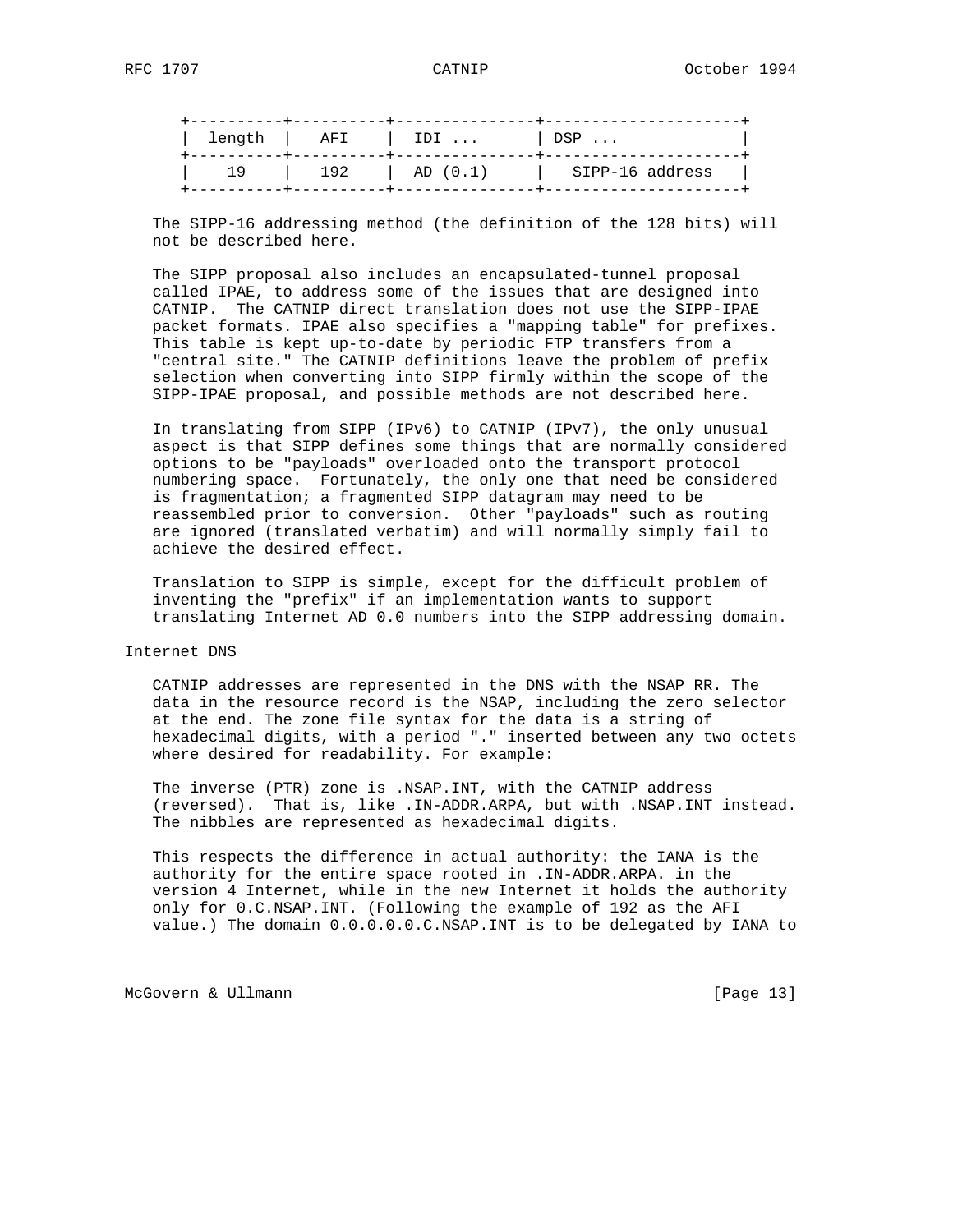the InterNIC. (Understanding that in present practice the InterNIC is the operator of the authoritative root.)

# Security Considerations

 The CATNIP design permits the direct use of the present proposals for network layer security being developed in the IPSEC WG of the IETF. There are a number of detailed requirements; the most relevant being that network layer datagram translation must not affect (cannot affect) the transport layers, since the TPDU is mostly inaccessible to the router. For example, the translation into IPX will only work if the port numbers are shadowed into the plaintext security header.

## References

- [Chapin93] Chapin, L., and D. Piscitello, "Open Systems Networking", Addison-Wesley, Reading, Massachusetts, 1993.
- [Perlman92] Perlman, R., "Interconnections: Bridges and Routers" Addison-Wesley, Reading, Massachusetts, 1992.
- [RFC791] Postel, J., Editor, "Internet Protocol DARPA Internet Program Protocol Specification", STD 5, RFC 791 USC/Information Sciences Institute, September 1981.
- [RFC792] Postel, J., Editor, "Internet Control Message Protocol - DARPA Internet Program Protocol Specification", STD 5, RFC 792, USC/Information Sciences Institute, September 1981.
- [RFC793] Postel, J., Editor, "Transmission Control Protocol DARPA Internet Program Protocol Specification, STD 7, RFC 793, USC/Information Sciences Institute, September, 1981.
- [RFC801] Postel, J., "NCP/TCP Transition Plan", RFC 801, USC/Information Sciences Institute, November, 1981.
- [RFC1191] Mogul, J., and S. Deering, "Path MTU Discovery", RFC 1191, DECWRL, Stanford University, November, 1990.
- [RFC1234] Provan, D., "Tunneling IPX Traffic Through IP Networks", RFC 1234, Novell, Inc., June 1991.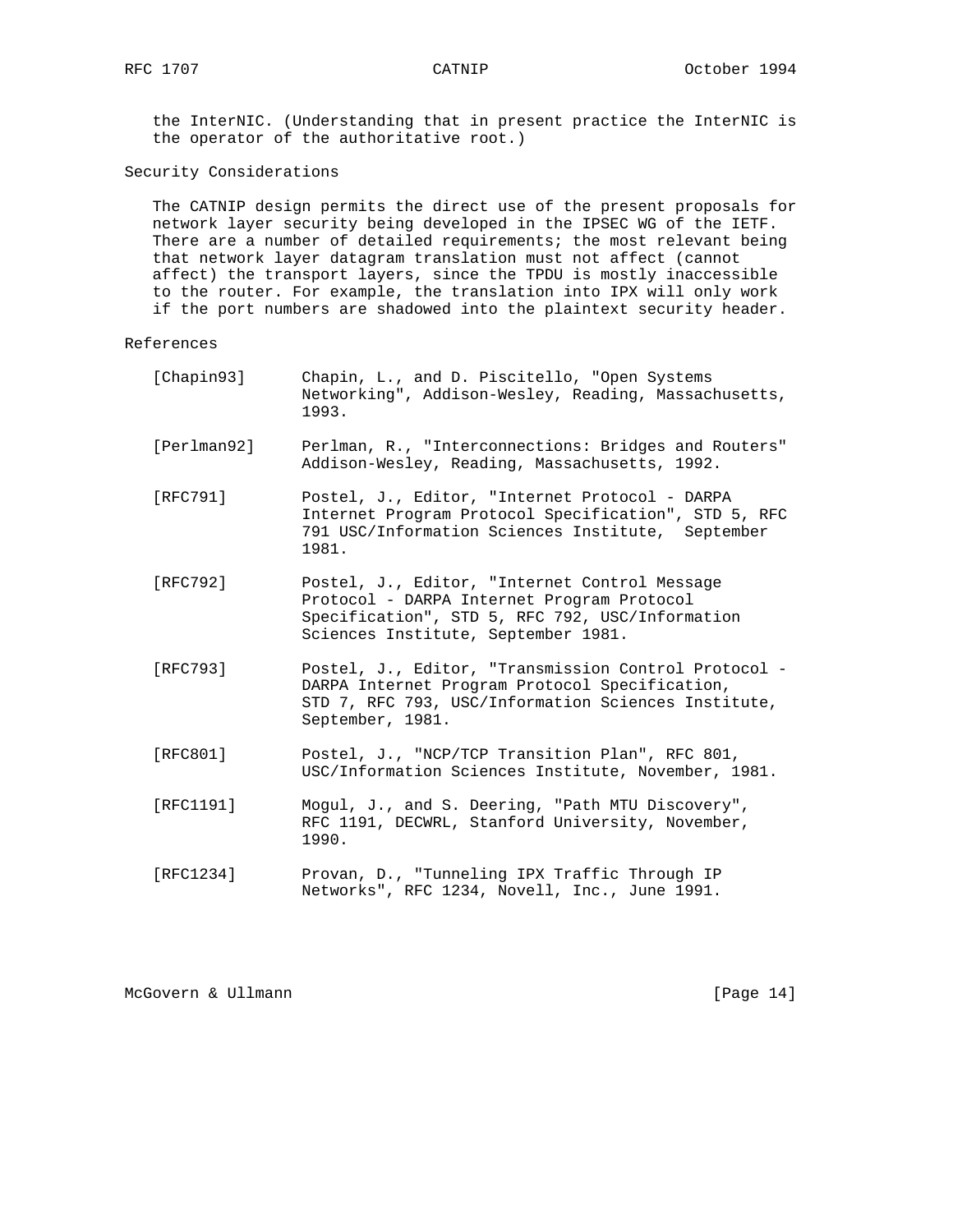- [RFC1247] Moy, J., "OSPF Version 2", RFC 1247, Proteon, Inc., July 1991.
- [RFC1287] Clark, D., Chapin, L., Cerf, V., Braden, R., and R. Hobby, "Towards the Future Internet Architecture", RFC 1287, MIT, BBN, CNRI, ISI, UCDavis, December, 1991.
- [RFC1335] Wang, Z., and J. Crowcroft, "A Two-Tier Address Structure for the Internet: A Solution to the Problem of Address Space Exhaustion", RFC 1335, University College London, May 1992.
- [RFC1338] Fuller, V., Li, T., Yu, J., and K. Varadhan, "Supernetting: an Address Assignment and Aggregation Strategy", RFC 1338, BAARNet, cicso, Merit, OARnet, June 1992.
- [RFC1347] Callon, R., "TCP and UDP with Bigger Addresses (TUBA), A Simple Proposal for Internet Addressing and Routing", RFC 1347, DEC, June 1992.
- [RFC1466] Gerich, E., "Guidelines for Management of IP Address Space", RFC 1466, Merit, May 1993.
- [RFC1475] Ullmann, R., "TP/IX: The Next Internet", RFC 1475, Process Software Corporation, June 1993.
- [RFC1476] Ullmann, R., "RAP: Internet Route Access Protocol", RFC 1476, Process Software Corporation, June 1993.
- [RFC1561] Piscitello, D., "Use of ISO CLNP in TUBA Environments", RFC 1561, Core Competence, December 1993.